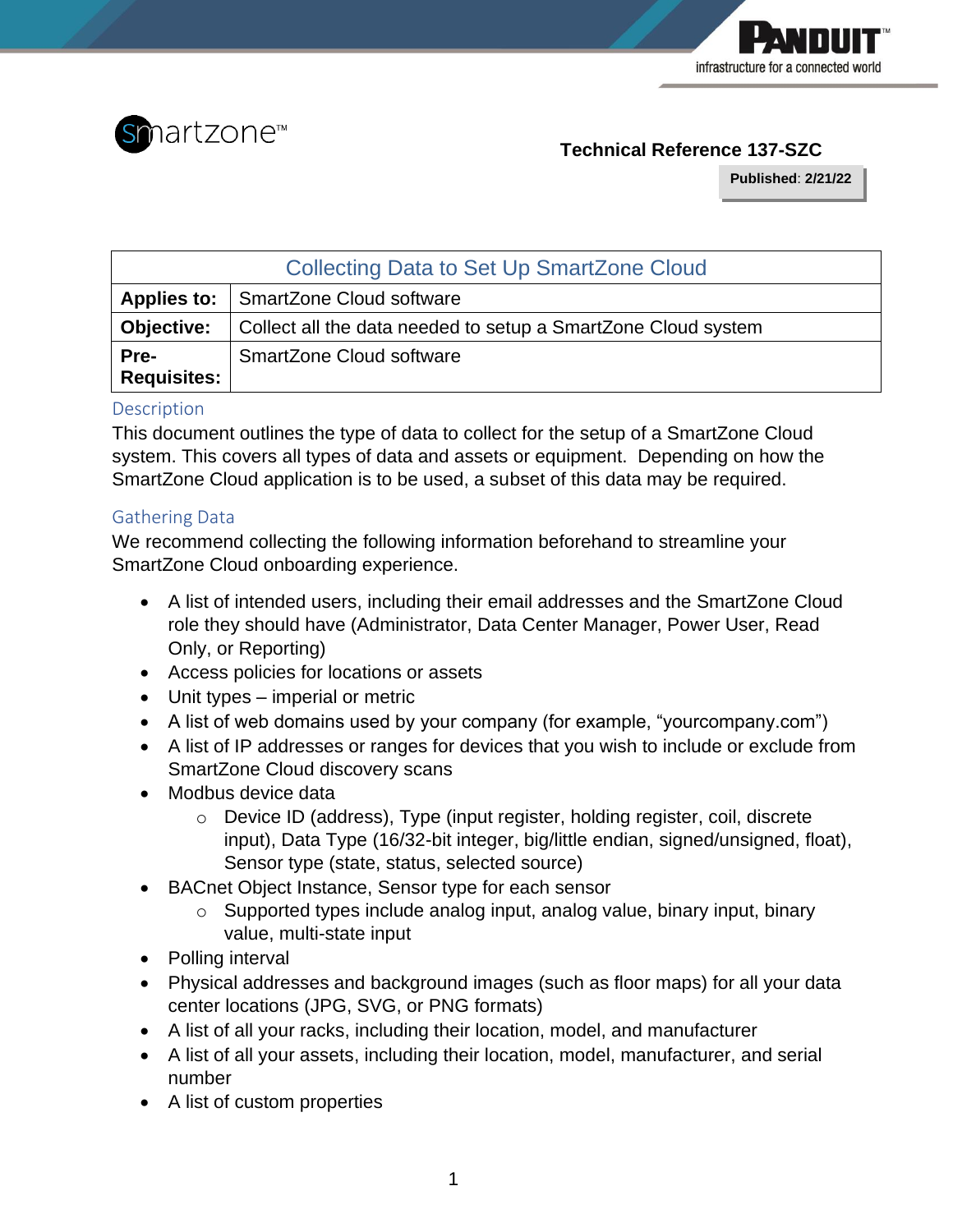

- o Name, group, type, asset type, default value
- Thresholds for each sensor
- Discovery settings
	- o IP addresses, ranges, etc.
	- o Protocol settings (community strings and user/passwords)
	- o Discovery schedules (daily, weekly, monthly)

*Note*: You can download an asset bulk import template directly from SmartZone Cloud as follows (go to **Assets** → **Bulk Import** → **Download Template File** → **Assets**).

## Supporting Software and Equipment

You will need to acquire and install the following software to access and operate the SmartZone Cloud application.

#### Supported web browsers:

• You can run SmartZone Cloud on Google Chrome, Mozilla Firefox, or Microsoft Edge (Chromium).

## Supported equipment Minimum Requirements

You cannot install multiple instances of the Data Collector on the same server.

## *Windows Server*

- Server 2016 or later (for production or testing purposes) or Windows 10 (only for testing)
- 2 CPU cores
- 4 GB of RAM
- 20 GB of free space.

## *Linux Server*

- 4 CPU cores
- 8 GB of RAM
- 64 GB of free space
- One of the following supported Linux distributions installed:
	- o Debian 10.xx or 11.xx
	- o Ubuntu Server LTS 18.04.xx or 20.04.xx
- You must also have the following software installed:
	- o Docker 19.03.15 or later
	- o Docker Compose 1.29.2 or later
- The supported Linux distributions typically install environment dependencies for the Data Collector by default.